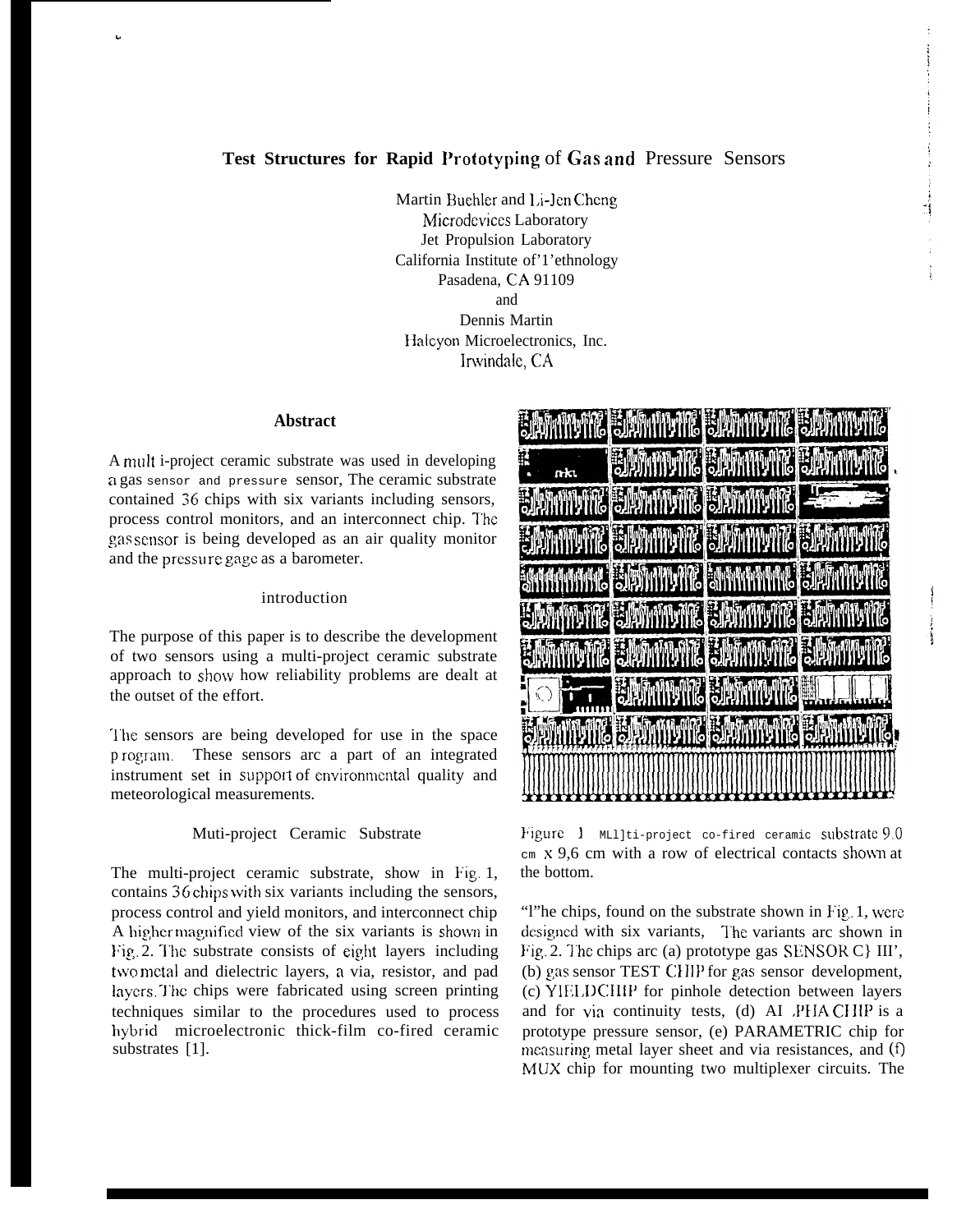TEST CHIP, was described at ICMTS 1996 [3] and was used to establish the baseline response for the polypyrrole gas sensing layers.

.



Figure 2. Six chips,  $1.0 \text{ cm} \times 2.4 \text{ cm}$ , found on the substrate shown in Fig. 1,

### Simplified Circuit Diagram

The two sensors developed on this project are viewed as an interaction between the sensor heed with the surround elect ronics. An equivalent circuit for the surround electronics is shown in Fig. 3 where the sensor resistor is  $R_x$ . The extra resistors shown in the figure are potentially reliability problems in that they can detract from the sensor measurement.

The circuit, shown in Fig. 3, highlights several measurements issues that occur in varying edges with the two sensors under development. The characteristic feature of the circuitry is the presence of three nodes; a driven node, a virtual ground node and a ground node. The interfering resistors are: the contact resistor,  $R_c$ , the multiplexer (MUX) resistor,  $R_{\text{muX}}$ , the cross-talk resistor,  $R_{cross}$ , and the guard resistor,  $R_{quard}$ .

The measurement of  $R_X$  follows from  $R_X = V/I_X$ . This requires that  $R_c$  be much smaller than Rx: this was achieved by using Au or Pt electrodes. I'hc MUX resistance, which is between 100 to 1000  $\Omega$ , can be neglected since it is small compared with the input impedance of the voltmeter, which exceeds  $1 M \Omega$ . The  $R<sub>cross</sub> resistance can be ignored when the third terminal$ is grounded, Finally, the  $R_{\text{quard}}$  resistance can be ignored because the low impedance of the ammeter provides a low impedance path virtually grounds the virtual ground node,



Figure 3. Simplified three-ternlinal circuit for a sensor denoted by  $R_x$ .

#### Gas sensor Development

The gas sensor is being developed as an air quality monitor for the Space Shuttle. The approach consists of fabricating an array of different polymers on a ceramic substrate, Each polymer has its own characteristic response to gases, Gas identification is accomplished by matching the response of the array to an unknowm gas to the prerecorded response of the array to a suit of knowm gases [2].

The challenge in developing the gas sensor is found in the deposition of an array of different polymers, the elimination of the cross talk between the *polymers,* elimination of pinholes between conducting layers in the chips, reduction of the contact resistance well below the film resistance, and developing water insoluble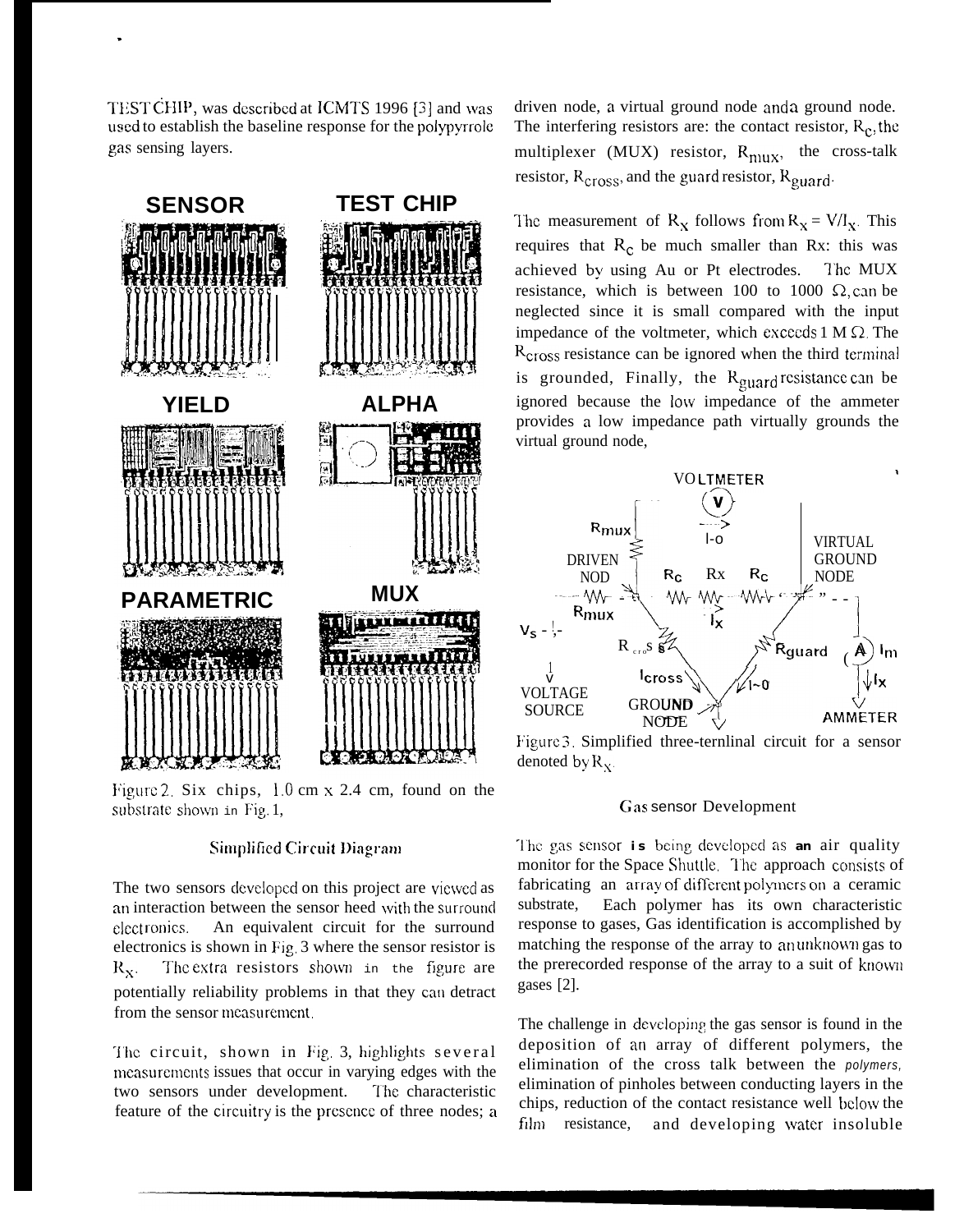insulato'rs. The contact resistance is reduced by choosing a.metal such as Au for the electrodes. Pinholes between conducting layer were eliminated by using special processing and water insoiuble insulators were designed especially for this application.

.-

The development of the sensor chip is guided by the test chip [3] which consists of a number of electrode configurations as depicted in Fig. 4.



Figure 4. Gas sensor test chip consisting of 13 electrode configurations found at the botton of the chip, Electrical connections are made through the pads located at the top of the chip.

l'hc response of the gas sensor, shown in Fig, 5, indicates (a) that the response is within 15 seconds of the onset of





the gas exposure, (b) that there is a difference in response between the electrode configurations, and (c) that baseline drifts must be accommodated, Thus, the electronics is designed to measure the change in resistance of the films and to track baseline drift.

t

i

l'he gas sensor circuitry, shown in Fig. 6, is designed to measure film resistance changes in the ppru (parts per million) range, to eliminate cross talk between sensors, and to minimize pin count. The architecture of the gas sensor chip, shown in the shaded region of Fig. 6, indicates that one side of each sensor  $R_{xi}$  is connected to a common node which is connected to the input terminal of Op Amp U 1, The  $R<sub>cross</sub>$  is eliminated by grounding the sensor nodes on either side of the sensor under test. The ppm detection is achieved by nulling the VSEN signal via V 1 and amplifying it via Op Amp U2. The signal is digitized via a 12-bit ADC.



Figure 6. Gas sensor null and amplify circuit.

#### Pressure Sensor Development

The pressure sensor is being developed to measure the pressure on Mars where the atmosphere is 95 percent  $CO<sub>2</sub>$  and varies from 1 to 20 mb over a temperature range of -125 to 30°C. The approach consists of measuring the current from the ionization gage which is proportional to the gas density and hcncc the pressure at a given atmosphere temperature.

The challenge in developing the pressure sensor is found in measuring ion currents which are in the sub pA range, in developing a sensor to withstand a hard landing of 80,000  $\beta$ 's, and in determining the optimum size for the ion chamber.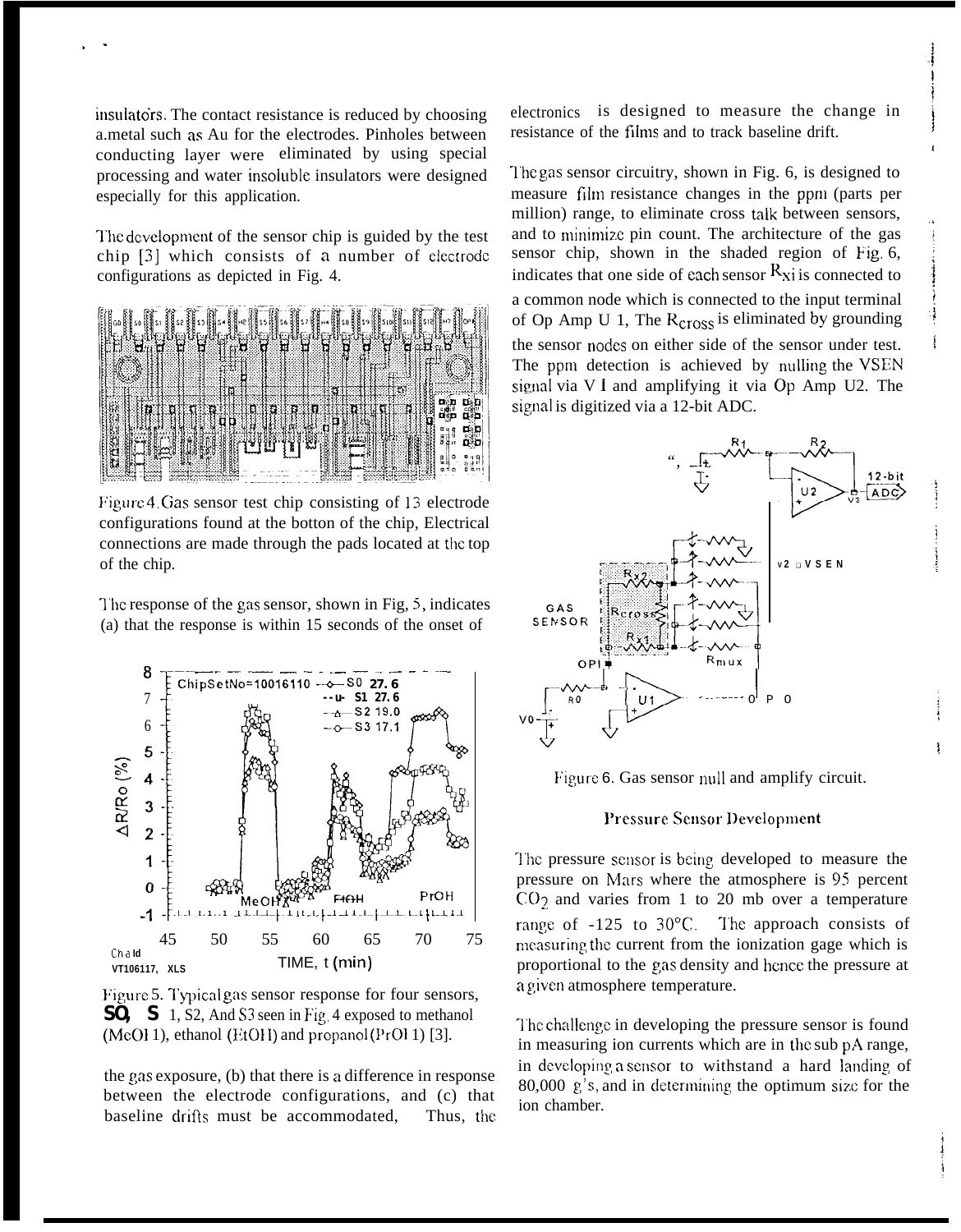The pressure gage, shown schematically in Fig 7, consists of a  $1 - \mu$ Ci Arm241 alpha source which ionizes the gas inside the chamber. The positively ionized gas is drifted to the cathode by an electric field resulting from a 5V potential placed between the anode and cathode. The ion current is fed directly into an Op Amp.



Figure 7. Configuration of the alpha-particle gaspressure sensor where the distance between the anode and cathode is  $\prod$  [4].

Typical ion currents are shown in Fig. 8 where it is seen that the ion current is proportional to pressure, Note that the ion currents over the Martian pressure range are less than 0.4 pA.



Fig. 8. Pressure gage ion current dependence on pressure where the gas in the chamber is N2 at room temperature [4]

in this effort the appropriate height,  $H$ , as seen in Fig. 7 of the anock above the cathode is determined to find the optimum performance for the chamber. in the experiment, the Am-24 1 source was raised  $(U)$ ') anti lowered (DOWN) above the cathode, As seen in Fig. 9, the optimum height is about 5 mm for an air ambient at room temperature. Further experiments are under way to dctcrmine the optimum height for Martian pressures



Figure 9. Pressure sensor response to height of Am-241 above the cathode.

The surround circuitry for the ion chamber is shown in Fig.10. The ion chamber's cathode is connected directly to the input of Op Amp U I which has a very low input current and offset voltage. A T-network [5], composed of RI,  $R2$ , and  $R3$ , is used to amplify the input signal which is feed into the input of Op Amp U2 which is a follower with gain. The plus input to U2 contains a Sallen-Key 1-117, low pass filter [6] which reduces the random noise component of the ion current.



Figure 10. Pressure sensor circuitry showing the Tnctwork is used to amplify the ion chamber current.